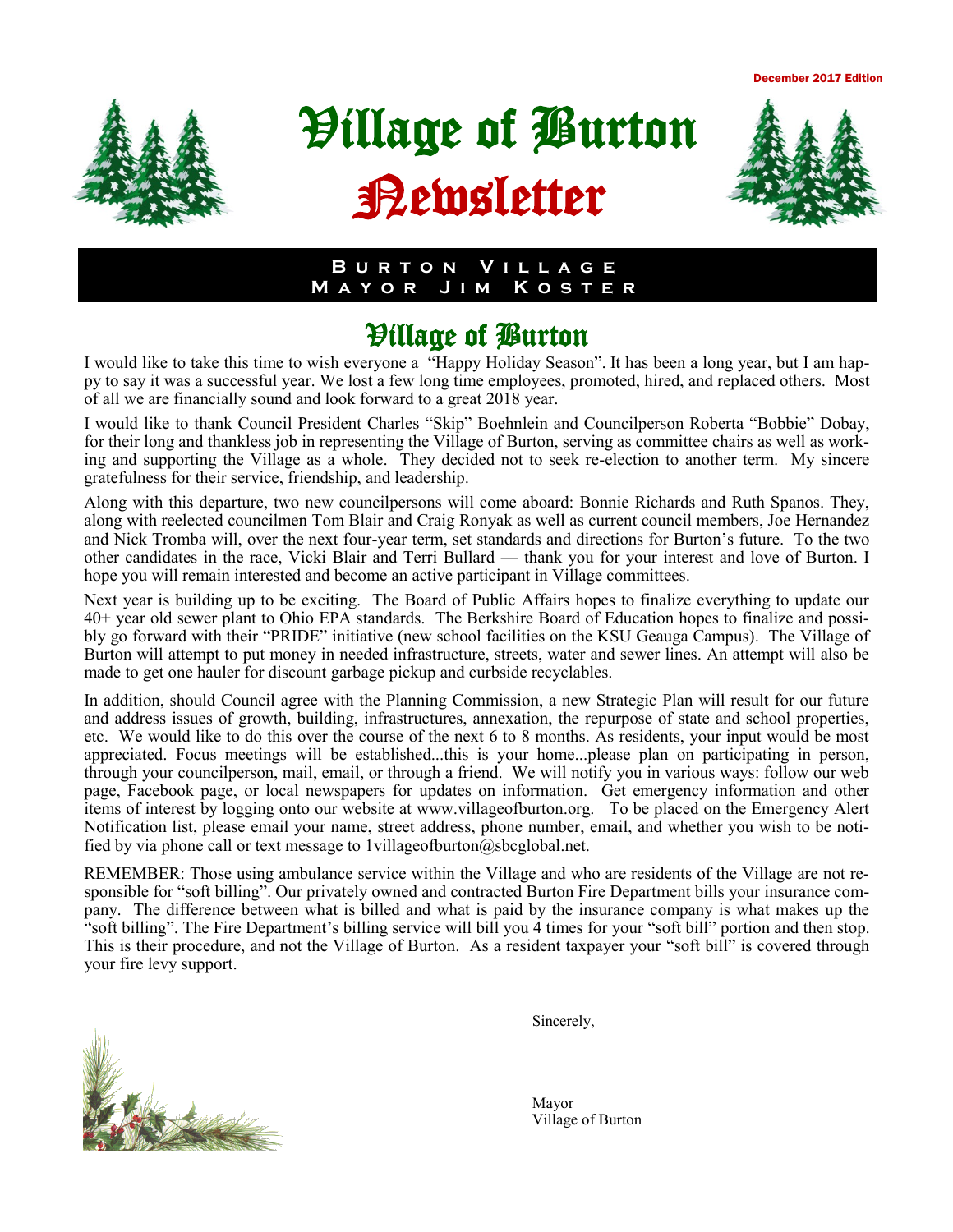#### **H i s t o r i c d i s t r i c t A r c h i t e c t u r a l R e v i e w b o a r d A l i s o n W e e k s , b o a r d M e m b e r**

The century Italianate property that my husband and I own in the Village is not ours alone.

The home on North Cheshire Street that we live in and love belongs to the community. We have the privilege of stewarding and preserving a unique piece of history so that it may inspire, and be inhabited by, future generations — and this is a responsibility we take very seriously.

I often think about the nearly century-and-a-half of history that unfolded as this house stood firmly in its place. I imagine the laughter and tears, conversations and debates, celebrations and mourning that occurred in the rooms my family so gratefully inhabits. I wonder which of my home's former residents may have marched off to war, and if they returned. I listen to music on my record player in my historic front parlor, and wonder what past owners thought of Billie Holiday, Elvis Presley or The Beatles. What conversations unfolded in this home the day of the Great Stock Market Crash, or the day President Kennedy was assassinated, or when the moon landing was broadcast? I have found amazingly in-tact objects from the past buried in my garden: an aspirin jar from the 1920s; a shard of a Victorian china plate; a Kemps Balsam bottle from the early 1900s (I've learned this "medicine" was essentially poison packaged as lung tonic!); in these moments, I have a deeper connection with the history that is, literally, in my backyard, my walls, and in the roof above my head.

I fell in love with and purchased my home not just for its historic charm and integrity, but also for the beautifully preserved, charming Village that surrounds it. I saw an advertisement for it not long after relocating to Northeast Ohio from New York City, where I was born and raised. I knew nothing of Burton, but was enchanted by the photos of the house, and subsequently, made a long and unfamiliar journey here on a sunny summer day in 2016. Driving around the Park, I was immediately in awe of Burton Village's beauty and charm. After a short walk though the house, I knew I had to live here.

From Century Village to the Fairgrounds; from the Library to the shopping district on Main Street; this Village is a beloved destination for those in the greater Cleveland area and beyond. They come for the Great Geauga County Fair, the Apple Butter Festival, or for a famous pancake breakfast with real Burton Maple Syrup — bur they come back — and stay, dine, and shop because of the unique character and warm nostalgia of our conscientiously protected historic district.

Time is a powerful agent of change. It is especially unkind to historic buildings. Their character falls in and out of style, and without proper protections, these unique structures can fall into disrepair, can become irrevocably altered to lose the features that make them unique, or worst of all, can be demolished entirely for reasons that seem trivial in the long view of history.

I feel profound gratitude that the Village Historic District had champions that helped it become part of the National Register of Historic Places in 1974, and that the Village Council created the Historic District Architectural Review Board in 1983 to provide oversight and support in maintaining the Village's historic aesthetic. As a current, and proud, member of this Review Board, I take seriously our mission to "safeguard the architectural integrity of the Village by preserving areas, places, sites, buildings, structures, and objects which reflect elements of Burton's cultural, social, economic, political and architectural heritage."

In other words, the Review Board exists to protect the irreplaceable historic character of the Village we all love — for the cultural and social benefit of our community, to protect the value of our homes and businesses, and to give future generations the opportunity to live amongst history as we all have the privilege of doing now.

On behalf of the Review Board, and as a new resident of this remarkable community: thank you, fellow Burtonites, for preserving the historical treasures that you inhabit, which make the Village of Burton such a wonderful place to live, work, and visit. The Review Board exists to guide and support you in this endeavor, and we look forward to doing so.

### **T r e e T a l k B u r t o n V i l l a g e T r e e C o m m i s s i o n**

Thanks in part to a generous donation from Councilman Tom Blair and his wife Vicki, ten trees will be planted in the Village this fall. Eight Sugar maples will be planted in the Park, and a Red maple and a Stewartia will be planted to replace trees that were previously removed on North Cheshire and Hickox Streets. If you desire a tree be planted in the Village right of way in front of your home, let me or a member of Tree Commission know so that we can try to fulfill that wish. Please be advised that in most cases, the type of tree planted will be in accordance with what is specified in the Master Tree Planting Plan. As always, feel free to contact me with questions or concerns.

Submitted by Debbie Palmisano, Burton Village Arborist, 440-834-0820.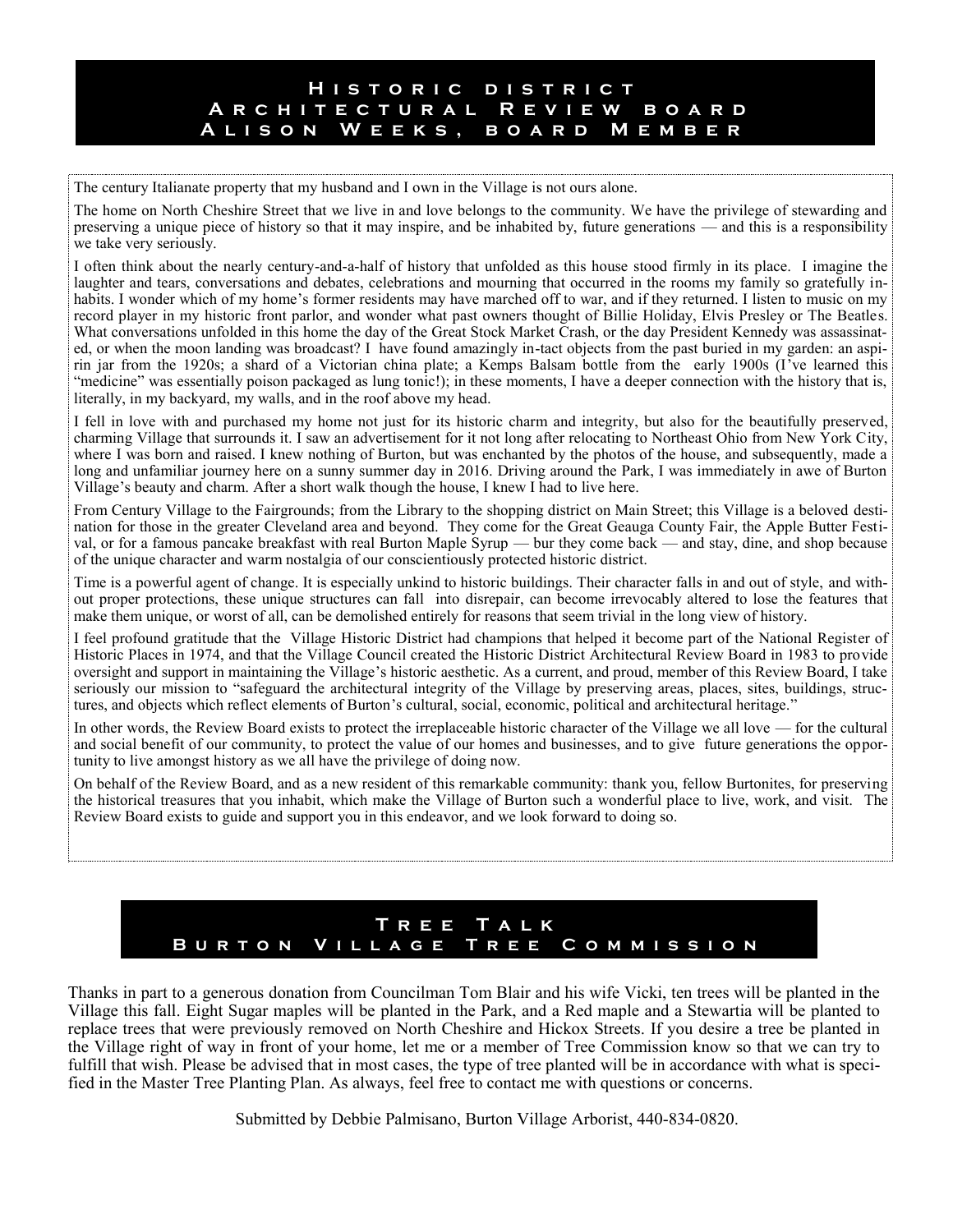#### **U t i l i t i e s N e w s M a r k R h o a d e s**

#### **The "How" and "Why" Of a Precautionary Boil Advisory**

During early November, the Village experienced a water main break in the Village Park, which led to a Precautionary Boil Alert being issued. I would like to explain to residents "how" and "why" this happens:

In the Park incident, there are 2 lines that are 5 feet apart that run parallel through the Park to our tank. One of them is the line that is is used to fill the tank, and comes up from the water plant. The other line is the feed line to the entire Village water system. If the break were on the line that fills the tank, you would have never known that we had an issue. It would have been isolated and repaired with no disruption in service. Unfortunately, the break was on the main line that feeds the Village. No matter what we did at this point, there was going to be a depressurization of our system, which ultimately means a loss of service to you. The goal at this point is to repair the break and to pressurize the system as quickly as possible. We were able to fix the break in a little less than 3 hours.

Everyone worked together to put into place the plan that is required by the EPA to notify the public of the situation, shut down the line and begin repairs. When a major distribution line is shut down, there is still usage going on. There is no way around that. That is usage pulls a vacuum on the line and can pull in dirt and impurities containing bacteria into the system. That amount is determined ! by the amount of time that it takes to fully isolate the break. With this in mind, it is customary to preemptively increase the chlorine feed to the system to enhance the disinfection of the system. Once the repair is made we begin to pressurize the system. This is done slowly, in order to protect our 100 year old lines from cracking and causing more breaks. After the pressure is up, we flush lines throughout the system to clear as much air as possible out of the lines, as well as remove any dirt or debris that may have! made its way into the system. This also brings the fresh chlorine throughout the system to ensure disinfection. We are then required to take bacteria samples, in our case 10, at points representative of all legs of our system. The samples are taken to an Ohio EPA certified lab for testing. The bacteria test takes the lab 24 hours to complete from the time that the samples are delivered to the lab. That is why a precautionary boil advisory goes on for so long. It protects you from the possibility of getting sick. When we put a precautionary boil advisory into effect, we tell you that it is in effect until further notice. This is to give you notice that if any of the samples were to come back positive, the advisory will continue while another set of samples is taken and submitted to the lab. If i you make the adjustment to the chlorine, as is done in the Village, the possibility of this happening is remote. Thank you for your! patience and understanding when situations like this arise.

Water/Sewer bills were mailed out at the end of November, and are due by December 21, 2017. Quarterly water/sewer bills are mailed out in February (due by REMINDER March 21), May (due by June 21), August (due by September 21), and November (due by December 21). Payments not received by the due date incur a 10% late fee.

#### Attention Burton Village Residents Important Tax Information

With the new year comes the often unpleasant task of thinking about taxes. As a reminder, the Village of Burton has a municipal income tax of 1%. Ninety (90 %) percent of the current year's tax is due on, or be**fore, December 15, 2017** and the remainder of the tax due must be paid by April 15, of the following year (2018). In most cases, if you have this deduction in your paycheck, this is already being taken care of.

Anyone who lives or works in the Village is required to file a tax return with the Central Collection Agency (CCA). For further information or to download CCA tax forms, please visit CCA's website at http:// ccatax.ci.cleveland.oh.us/ . You can also call them at 1-800-223-6317.

As a resident of the Berkshire School District, you are required to pay a 1% Berkshire School District Tax. Visit www.state.oh.us or call 1-800-282-1780 for more information.